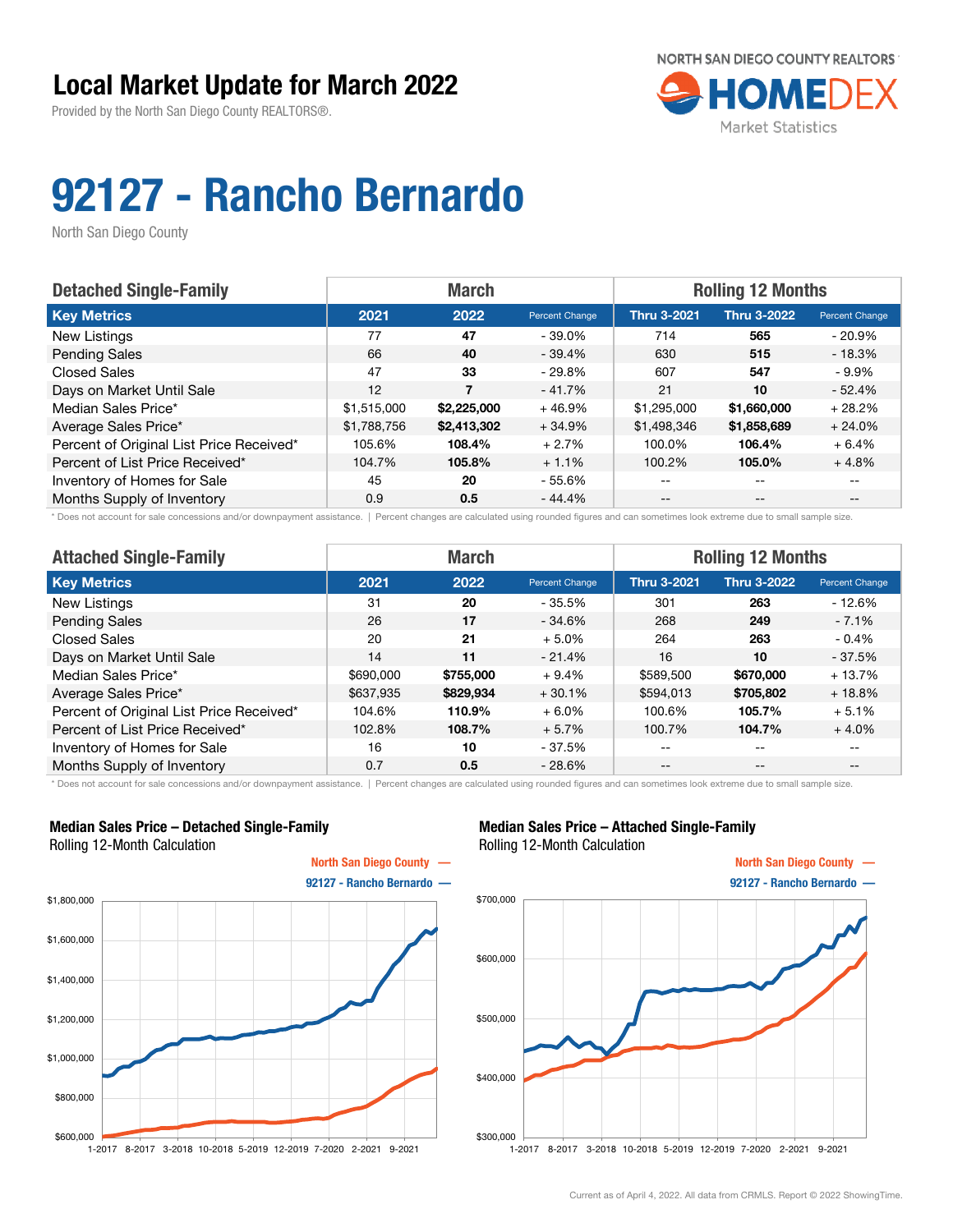Provided by the North San Diego County REALTORS®.



# 92128 - Rancho Bernardo

North San Diego County

| <b>Detached Single-Family</b>            | <b>Rolling 12 Months</b><br><b>March</b> |             |                |                    |                    |                       |
|------------------------------------------|------------------------------------------|-------------|----------------|--------------------|--------------------|-----------------------|
| <b>Key Metrics</b>                       | 2021                                     | 2022        | Percent Change | <b>Thru 3-2021</b> | <b>Thru 3-2022</b> | <b>Percent Change</b> |
| New Listings                             | 54                                       | 47          | $-13.0\%$      | 609                | 550                | - 9.7%                |
| <b>Pending Sales</b>                     | 46                                       | 56          | $+21.7%$       | 564                | 517                | - 8.3%                |
| <b>Closed Sales</b>                      | 46                                       | 49          | $+6.5%$        | 560                | 517                | - 7.7%                |
| Days on Market Until Sale                | 7                                        | 6           | $-14.3%$       | 14                 | 10                 | $-28.6%$              |
| Median Sales Price*                      | \$907,500                                | \$1,235,000 | $+36.1%$       | \$800,000          | \$1,008,880        | $+26.1%$              |
| Average Sales Price*                     | \$930,942                                | \$1,275,236 | $+37.0%$       | \$837,265          | \$1,086,989        | $+29.8%$              |
| Percent of Original List Price Received* | 105.0%                                   | 112.8%      | $+7.4%$        | 100.6%             | 105.6%             | $+5.0\%$              |
| Percent of List Price Received*          | 104.2%                                   | 110.7%      | $+6.2%$        | 100.8%             | 104.9%             | $+4.1%$               |
| Inventory of Homes for Sale              | 33                                       | 15          | - 54.5%        | --                 | --                 |                       |
| Months Supply of Inventory               | 0.7                                      | 0.3         | $-57.1%$       | --                 | $-$                | $- -$                 |

\* Does not account for sale concessions and/or downpayment assistance. | Percent changes are calculated using rounded figures and can sometimes look extreme due to small sample size.

| <b>Attached Single-Family</b>            | <b>March</b> |           |                | <b>Rolling 12 Months</b> |                    |                                       |  |
|------------------------------------------|--------------|-----------|----------------|--------------------------|--------------------|---------------------------------------|--|
| <b>Key Metrics</b>                       | 2021         | 2022      | Percent Change | <b>Thru 3-2021</b>       | <b>Thru 3-2022</b> | Percent Change                        |  |
| New Listings                             | 59           | 46        | $-22.0\%$      | 455                      | 492                | $+8.1%$                               |  |
| <b>Pending Sales</b>                     | 50           | 44        | $-12.0\%$      | 409                      | 465                | $+13.7%$                              |  |
| <b>Closed Sales</b>                      | 50           | 24        | $-52.0%$       | 392                      | 462                | $+17.9%$                              |  |
| Days on Market Until Sale                | 9            | 8         | $-11.1%$       | 14                       | 11                 | $-21.4%$                              |  |
| Median Sales Price*                      | \$494,000    | \$703,500 | $+42.4%$       | \$485,000                | \$597.250          | $+23.1%$                              |  |
| Average Sales Price*                     | \$518,880    | \$683,771 | $+31.8%$       | \$498,197                | \$601,319          | $+20.7%$                              |  |
| Percent of Original List Price Received* | 103.8%       | 107.4%    | $+3.5%$        | 100.4%                   | 103.9%             | $+3.5%$                               |  |
| Percent of List Price Received*          | 103.7%       | 103.5%    | $-0.2\%$       | 100.7%                   | 103.3%             | $+2.6%$                               |  |
| Inventory of Homes for Sale              | 30           | 13        | $-56.7%$       | --                       | $- -$              | --                                    |  |
| Months Supply of Inventory               | 0.9          | 0.3       | $-66.7%$       | $- -$                    | $\qquad \qquad -$  | $\hspace{0.05cm}$ – $\hspace{0.05cm}$ |  |

\* Does not account for sale concessions and/or downpayment assistance. | Percent changes are calculated using rounded figures and can sometimes look extreme due to small sample size.

### Median Sales Price – Detached Single-Family Rolling 12-Month Calculation



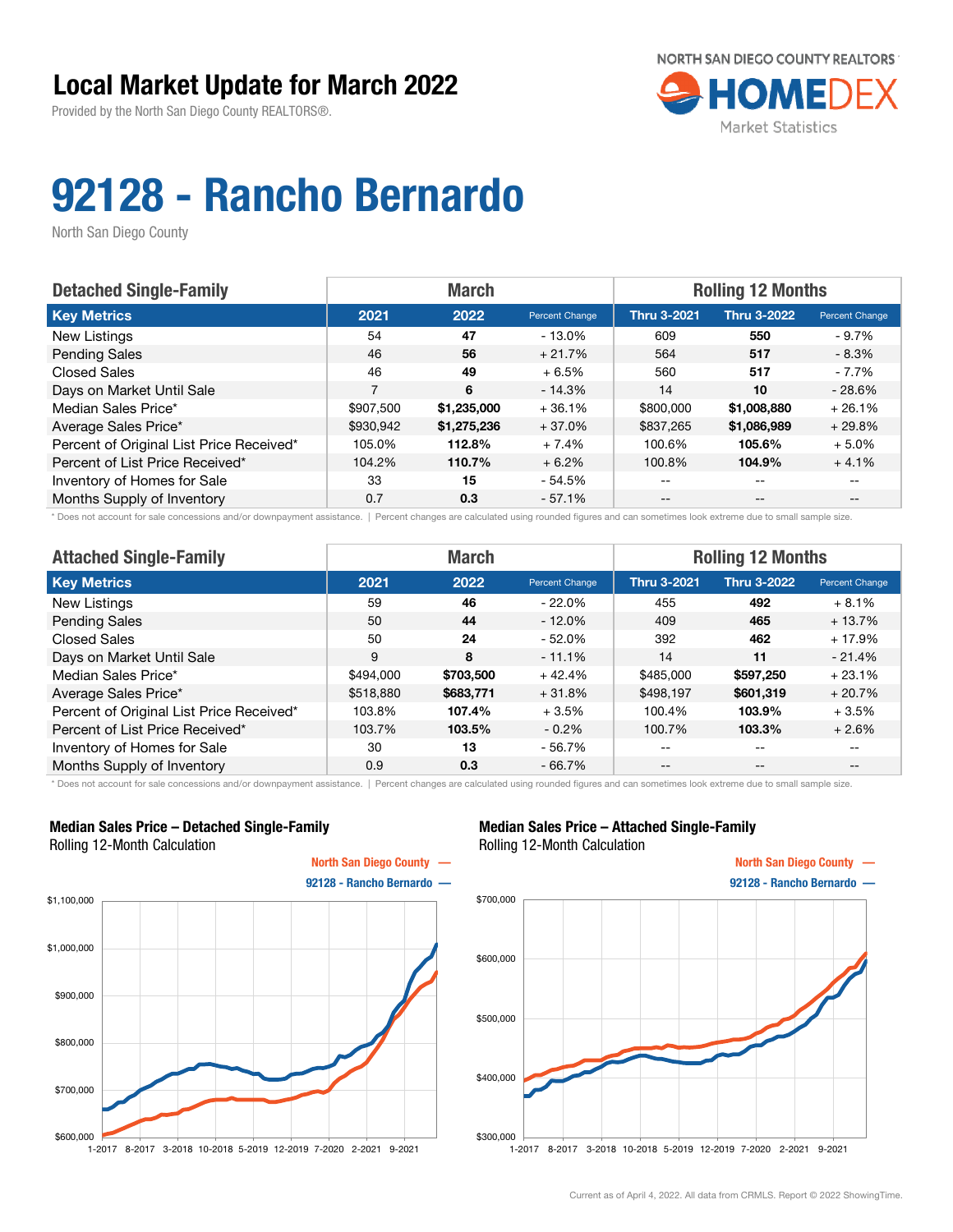Provided by the North San Diego County REALTORS®.



## 92129 - Rancho Penasquitos

North San Diego County

| <b>Detached Single-Family</b>            | <b>March</b><br><b>Rolling 12 Months</b> |             |                |                    |                    |                          |
|------------------------------------------|------------------------------------------|-------------|----------------|--------------------|--------------------|--------------------------|
| <b>Key Metrics</b>                       | 2021                                     | 2022        | Percent Change | <b>Thru 3-2021</b> | <b>Thru 3-2022</b> | Percent Change           |
| New Listings                             | 29                                       | 37          | $+27.6%$       | 343                | 352                | $+2.6%$                  |
| <b>Pending Sales</b>                     | 23                                       | 33          | $+43.5%$       | 320                | 329                | $+2.8%$                  |
| <b>Closed Sales</b>                      | 20                                       | 27          | $+35.0%$       | 316                | 324                | $+2.5%$                  |
| Days on Market Until Sale                | 7                                        | 7           | $0.0\%$        | 15                 | 8                  | $-46.7%$                 |
| Median Sales Price*                      | \$955,000                                | \$1,450,000 | $+51.8%$       | \$900,000          | \$1,275,000        | $+41.7%$                 |
| Average Sales Price*                     | \$973.875                                | \$1,518,574 | $+55.9%$       | \$934.971          | \$1,296,076        | $+38.6%$                 |
| Percent of Original List Price Received* | 107.0%                                   | 113.1%      | $+5.7%$        | 101.6%             | 109.8%             | $+8.1%$                  |
| Percent of List Price Received*          | 104.6%                                   | 112.2%      | $+7.3%$        | 101.3%             | 107.7%             | $+6.3%$                  |
| Inventory of Homes for Sale              | 15                                       | 14          | $-6.7%$        | --                 | --                 |                          |
| Months Supply of Inventory               | 0.6                                      | 0.5         | $-16.7\%$      | $- -$              | $\qquad \qquad -$  | $\overline{\phantom{m}}$ |

\* Does not account for sale concessions and/or downpayment assistance. | Percent changes are calculated using rounded figures and can sometimes look extreme due to small sample size.

| <b>Attached Single-Family</b>            | <b>March</b> |           |                | <b>Rolling 12 Months</b> |                    |                                       |  |
|------------------------------------------|--------------|-----------|----------------|--------------------------|--------------------|---------------------------------------|--|
| <b>Key Metrics</b>                       | 2021         | 2022      | Percent Change | <b>Thru 3-2021</b>       | <b>Thru 3-2022</b> | Percent Change                        |  |
| New Listings                             | 24           | 11        | $-54.2%$       | 176                      | 164                | $-6.8\%$                              |  |
| <b>Pending Sales</b>                     | 18           | 16        | $-11.1%$       | 164                      | 160                | $-2.4%$                               |  |
| <b>Closed Sales</b>                      | 11           | 16        | $+45.5%$       | 151                      | 169                | $+11.9%$                              |  |
| Days on Market Until Sale                | 5            |           | $+40.0%$       | 15                       | 9                  | $-40.0%$                              |  |
| Median Sales Price*                      | \$435,000    | \$645,000 | $+48.3%$       | \$430,000                | \$526,500          | $+22.4%$                              |  |
| Average Sales Price*                     | \$508,682    | \$778,813 | $+53.1%$       | \$477,596                | \$598,408          | $+25.3%$                              |  |
| Percent of Original List Price Received* | 104.7%       | 109.6%    | $+4.7%$        | 100.9%                   | 104.7%             | $+3.8\%$                              |  |
| Percent of List Price Received*          | 103.8%       | 105.3%    | $+1.4%$        | 100.9%                   | 103.5%             | $+2.6%$                               |  |
| Inventory of Homes for Sale              | 9            | 4         | $-55.6%$       | --                       | $- -$              | --                                    |  |
| Months Supply of Inventory               | 0.7          | 0.3       | $-57.1%$       | $- -$                    | $\qquad \qquad -$  | $\hspace{0.05cm}$ – $\hspace{0.05cm}$ |  |

\* Does not account for sale concessions and/or downpayment assistance. | Percent changes are calculated using rounded figures and can sometimes look extreme due to small sample size.

### Median Sales Price – Detached Single-Family Rolling 12-Month Calculation



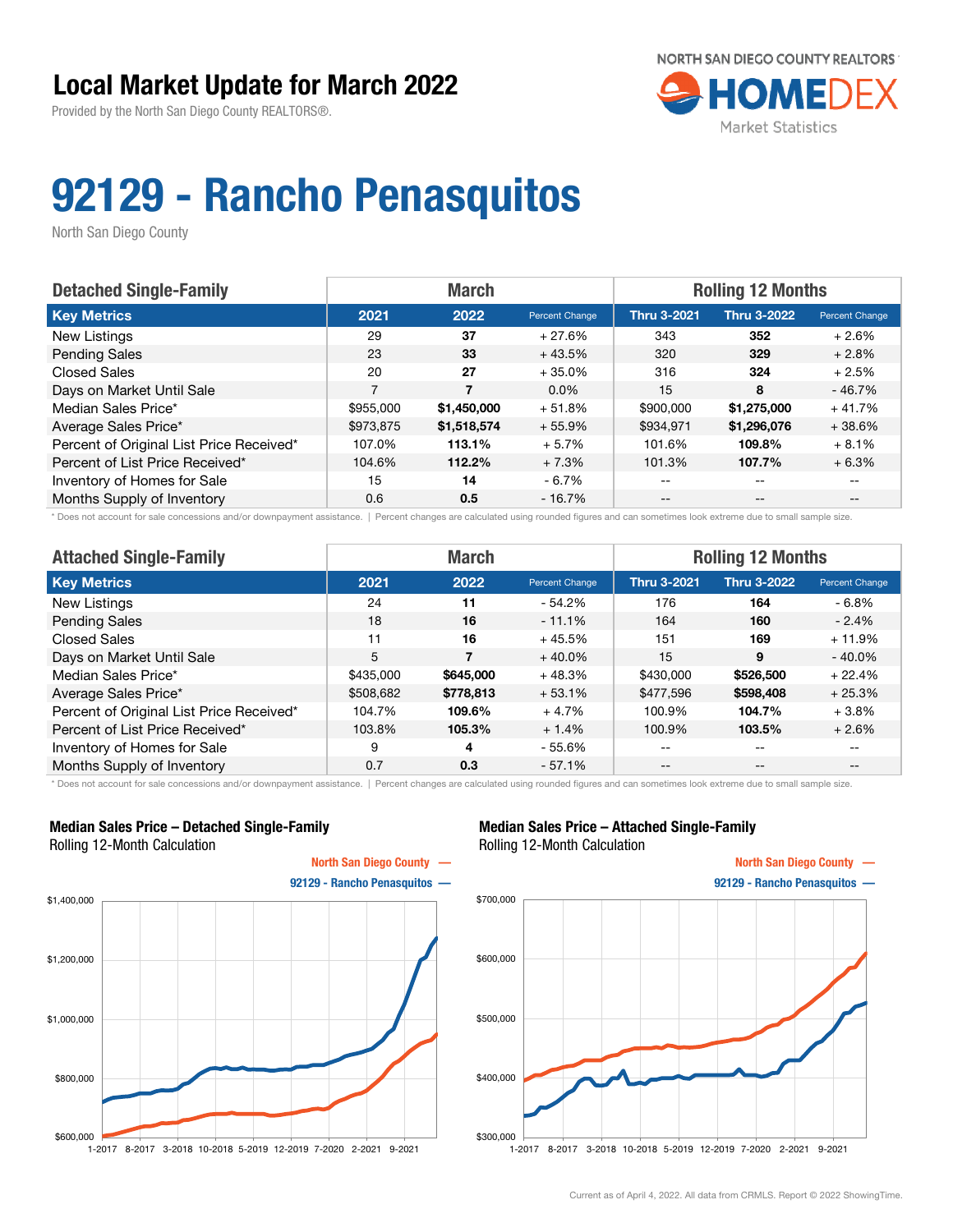## Local Market Update for March 2022

Provided by the North San Diego County REALTORS®.



# 92130 - Carmel Valley

North San Diego County

| <b>Detached Single-Family</b>            | <b>Rolling 12 Months</b><br><b>March</b> |             |                |                    |                    |                       |
|------------------------------------------|------------------------------------------|-------------|----------------|--------------------|--------------------|-----------------------|
| <b>Key Metrics</b>                       | 2021                                     | 2022        | Percent Change | <b>Thru 3-2021</b> | <b>Thru 3-2022</b> | <b>Percent Change</b> |
| New Listings                             | 55                                       | 37          | - 32.7%        | 629                | 489                | $-22.3\%$             |
| <b>Pending Sales</b>                     | 46                                       | 30          | $-34.8%$       | 527                | 451                | $-14.4%$              |
| <b>Closed Sales</b>                      | 32                                       | 34          | $+6.3%$        | 509                | 478                | $-6.1%$               |
| Days on Market Until Sale                | 19                                       | 7           | $-63.2\%$      | 25                 | 12                 | $-52.0%$              |
| Median Sales Price*                      | \$1,827,000                              | \$2,625,000 | $+43.7%$       | \$1,549,000        | \$1,940,000        | $+25.2%$              |
| Average Sales Price*                     | \$2,096,647                              | \$2,853,454 | $+36.1%$       | \$1,710,208        | \$2,199,786        | $+28.6%$              |
| Percent of Original List Price Received* | 104.5%                                   | 110.1%      | $+5.4%$        | 98.8%              | 106.3%             | $+7.6%$               |
| Percent of List Price Received*          | 104.3%                                   | 108.0%      | $+3.5%$        | 99.4%              | 105.1%             | $+5.7%$               |
| Inventory of Homes for Sale              | 50                                       | 20          | $-60.0\%$      | --                 | --                 |                       |
| Months Supply of Inventory               | 1.1                                      | 0.5         | $-54.5%$       | --                 | $-$                | $- -$                 |

\* Does not account for sale concessions and/or downpayment assistance. | Percent changes are calculated using rounded figures and can sometimes look extreme due to small sample size.

| <b>Attached Single-Family</b>            | <b>March</b> |             |                | <b>Rolling 12 Months</b> |                    |                |
|------------------------------------------|--------------|-------------|----------------|--------------------------|--------------------|----------------|
| <b>Key Metrics</b>                       | 2021         | 2022        | Percent Change | <b>Thru 3-2021</b>       | <b>Thru 3-2022</b> | Percent Change |
| New Listings                             | 30           | 23          | $-23.3%$       | 314                      | 247                | $-21.3%$       |
| <b>Pending Sales</b>                     | 21           | 22          | $+4.8%$        | 243                      | 236                | $-2.9\%$       |
| <b>Closed Sales</b>                      | 26           | 19          | $-26.9%$       | 229                      | 239                | $+4.4%$        |
| Days on Market Until Sale                | 24           | 8           | $-66.7%$       | 19                       | 13                 | $-31.6%$       |
| Median Sales Price*                      | \$659,000    | \$873,000   | $+32.5%$       | \$684,000                | \$804,580          | $+17.6%$       |
| Average Sales Price*                     | \$688,905    | \$1,221,105 | $+77.3%$       | \$698,878                | \$860,588          | $+23.1%$       |
| Percent of Original List Price Received* | 103.2%       | 111.5%      | $+8.0%$        | 99.6%                    | 105.9%             | $+6.3%$        |
| Percent of List Price Received*          | 103.0%       | 108.8%      | $+5.6%$        | 100.1%                   | 105.3%             | $+5.2%$        |
| Inventory of Homes for Sale              | 29           | 12          | $-58.6%$       | --                       | $- -$              | $- -$          |
| Months Supply of Inventory               | 1.4          | 0.6         | $-57.1%$       | $- -$                    | $- -$              | --             |

\* Does not account for sale concessions and/or downpayment assistance. | Percent changes are calculated using rounded figures and can sometimes look extreme due to small sample size.

## Median Sales Price – Detached Single-Family Rolling 12-Month Calculation